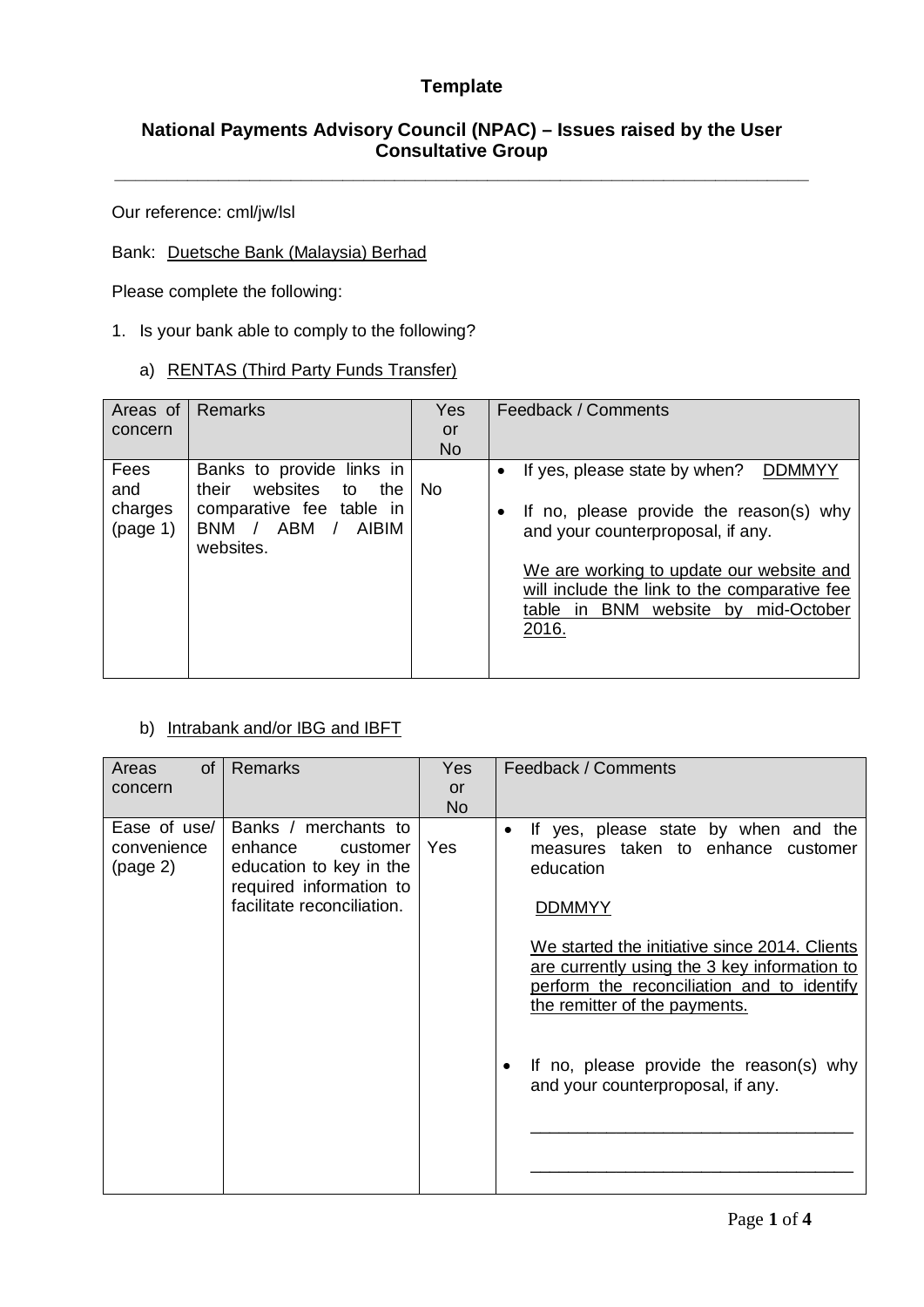### **National Payments Advisory Council (NPAC) – Issues raised by the User Consultative Group**

| Areas<br>of<br>concern                  | <b>Remarks</b>                                                                                                                                                             | <b>Yes</b><br><b>or</b><br><b>No</b> | Feedback / Comments                                                                                                                                                                                                                                                                                                                                                              |
|-----------------------------------------|----------------------------------------------------------------------------------------------------------------------------------------------------------------------------|--------------------------------------|----------------------------------------------------------------------------------------------------------------------------------------------------------------------------------------------------------------------------------------------------------------------------------------------------------------------------------------------------------------------------------|
| Ease of use/<br>convenience<br>(page 5) | <b>Banks</b><br>provide<br>to<br>payment reference for<br>intra-bank payment.                                                                                              | Yes                                  | If yes, please state by when?<br>2014<br>$\bullet$<br>If no, please provide the reason(s) why<br>٠<br>and your counterproposal, if any.                                                                                                                                                                                                                                          |
| Transaction<br>limit<br>(page 4 & 5)    | For Intrabank, IBG and<br>IBFT, banks<br>should<br>increase<br>the<br>limits<br>transaction<br>on<br>with<br>need<br>basis<br>risk<br>commensurate<br>management controls. | Yes                                  | If yes, what is your bank's maximum<br>$\bullet$<br>transaction limit for the following?<br>Maximum limit<br>Types of<br>No.<br>transfer<br>(RM)<br>Current<br>Revised<br>Intrabank<br>(i)<br>Subject<br>to<br><b>IBG</b><br>(ii)<br>board<br>resoluti<br>on<br>(iii)<br><b>IBFT</b><br>N/A<br>If no, please provide the reason(s) why<br>٠<br>and your counterproposal, if any. |
| <b>Others</b><br>(page 5)               | <b>Banks</b><br>enhance<br>to<br>communication<br>to<br>customers<br>the<br>on<br>validation<br>account<br>feature of IBG.                                                 | Yes                                  | If yes, please state by when and the<br>$\bullet$<br>enhance<br>taken<br>to<br>measures<br>communication to customers.<br>Since 2014 and still on going. The use of<br>the $2^{nd}$ ID validation feature is very much<br>depend on the needs of the customers.<br>If no, please provide the reason(s) why<br>and your counterproposal, if any.                                  |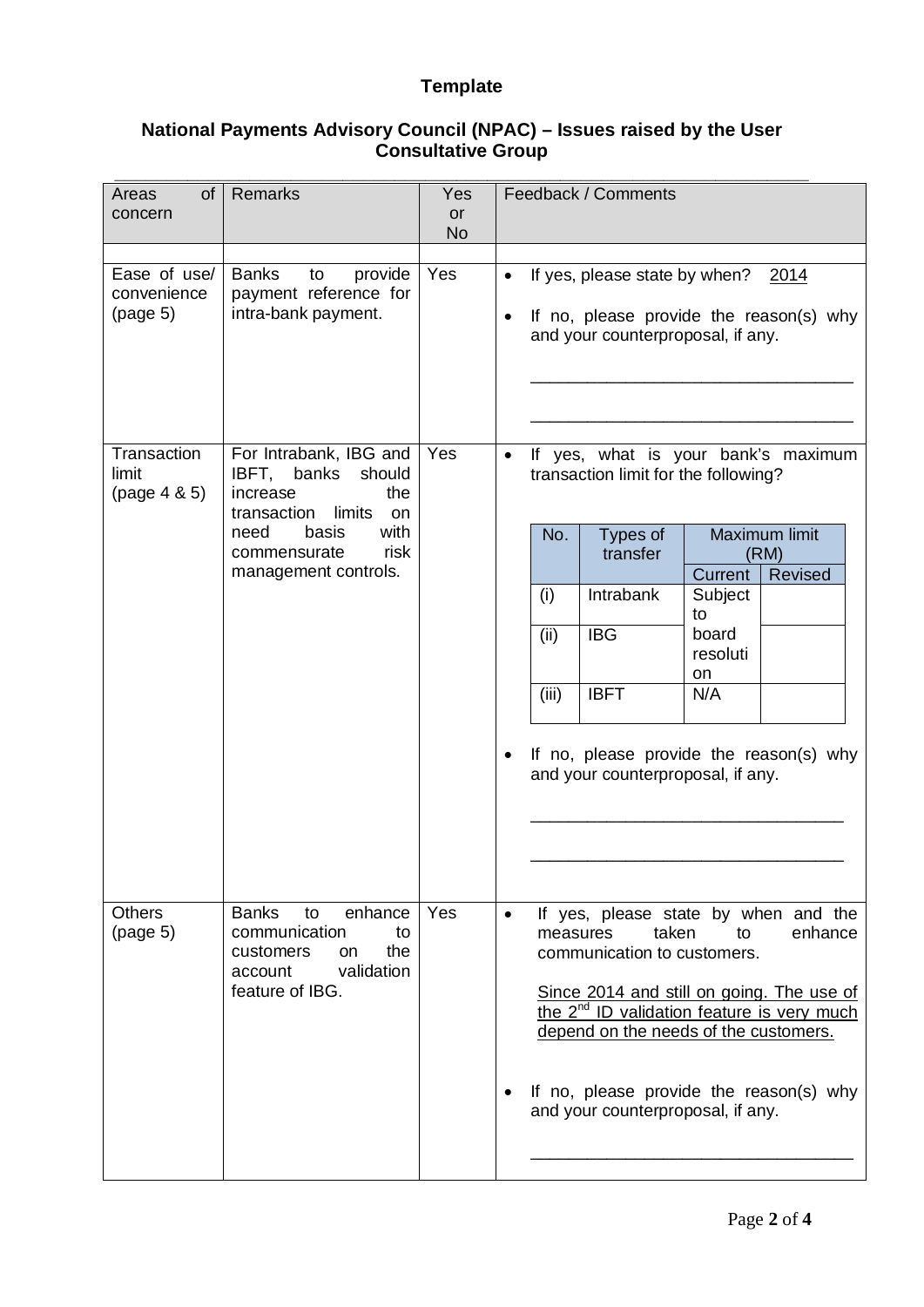## **National Payments Advisory Council (NPAC) – Issues raised by the User Consultative Group**

| Areas   | <sub>of</sub> | Remarks | Yes       | Feedback / Comments |
|---------|---------------|---------|-----------|---------------------|
| concern |               |         | or        |                     |
|         |               |         | <b>No</b> |                     |
|         |               |         |           |                     |
|         |               |         |           |                     |
|         |               |         |           |                     |

### c) FPX

| Areas<br><b>of</b><br>concern           | Remarks                                                                                                        | <b>Yes</b><br>or<br><b>No</b> | Feedback / Comments                                                                                                                                                                                                |
|-----------------------------------------|----------------------------------------------------------------------------------------------------------------|-------------------------------|--------------------------------------------------------------------------------------------------------------------------------------------------------------------------------------------------------------------|
| Ease of use/<br>convenience<br>(page 3) | Banks are<br>required to<br>immediate<br>provide<br>crediting<br>and<br>notifications on payee's<br>rejection. | <b>No</b>                     | If yes, please state by when?<br>DDMMYY<br>$\bullet$<br>If no, please provide the reason(s) why<br>and your counterproposal, if any.<br>DB is only a participant for buyer bank;<br>hence, this is not applicable. |

d) Direct Debit / FPX / JomPay

| Areas of            | <b>Remarks</b>                                     | <b>Yes</b> | Feedback / Comments                                                               |
|---------------------|----------------------------------------------------|------------|-----------------------------------------------------------------------------------|
| concern             |                                                    | or         |                                                                                   |
|                     |                                                    | <b>No</b>  |                                                                                   |
| Fees and            | Banks to educate billers to                        |            | If yes, please state by when and the<br>٠                                         |
| charges<br>(page 6) | use a customer number<br>instead of policy number. | Yes        | measures taken to educate the billers.                                            |
|                     |                                                    |            | We work with biller/seller to use the most                                        |
|                     |                                                    |            | suitable reference number to meet the                                             |
|                     |                                                    |            | different scenarios required by them.                                             |
|                     |                                                    |            |                                                                                   |
|                     |                                                    |            | If no, please provide the reason(s) why<br>٠<br>and your counterproposal, if any. |
|                     |                                                    |            |                                                                                   |
|                     |                                                    |            |                                                                                   |
|                     |                                                    |            |                                                                                   |
|                     |                                                    |            |                                                                                   |

 $\frac{1}{\sqrt{2}}$  ,  $\frac{1}{\sqrt{2}}$  ,  $\frac{1}{\sqrt{2}}$  ,  $\frac{1}{\sqrt{2}}$  ,  $\frac{1}{\sqrt{2}}$  ,  $\frac{1}{\sqrt{2}}$  ,  $\frac{1}{\sqrt{2}}$  ,  $\frac{1}{\sqrt{2}}$  ,  $\frac{1}{\sqrt{2}}$  ,  $\frac{1}{\sqrt{2}}$  ,  $\frac{1}{\sqrt{2}}$  ,  $\frac{1}{\sqrt{2}}$  ,  $\frac{1}{\sqrt{2}}$  ,  $\frac{1}{\sqrt{2}}$  ,  $\frac{1}{\sqrt{2}}$ 

2. Any other comments.

No.\_\_\_\_\_\_\_\_\_\_\_\_\_\_\_\_\_\_\_\_\_\_\_\_\_\_\_\_\_\_\_\_\_\_\_\_\_\_\_\_\_\_\_\_\_\_\_\_\_\_\_\_\_\_\_\_\_\_\_\_\_\_\_\_\_\_\_